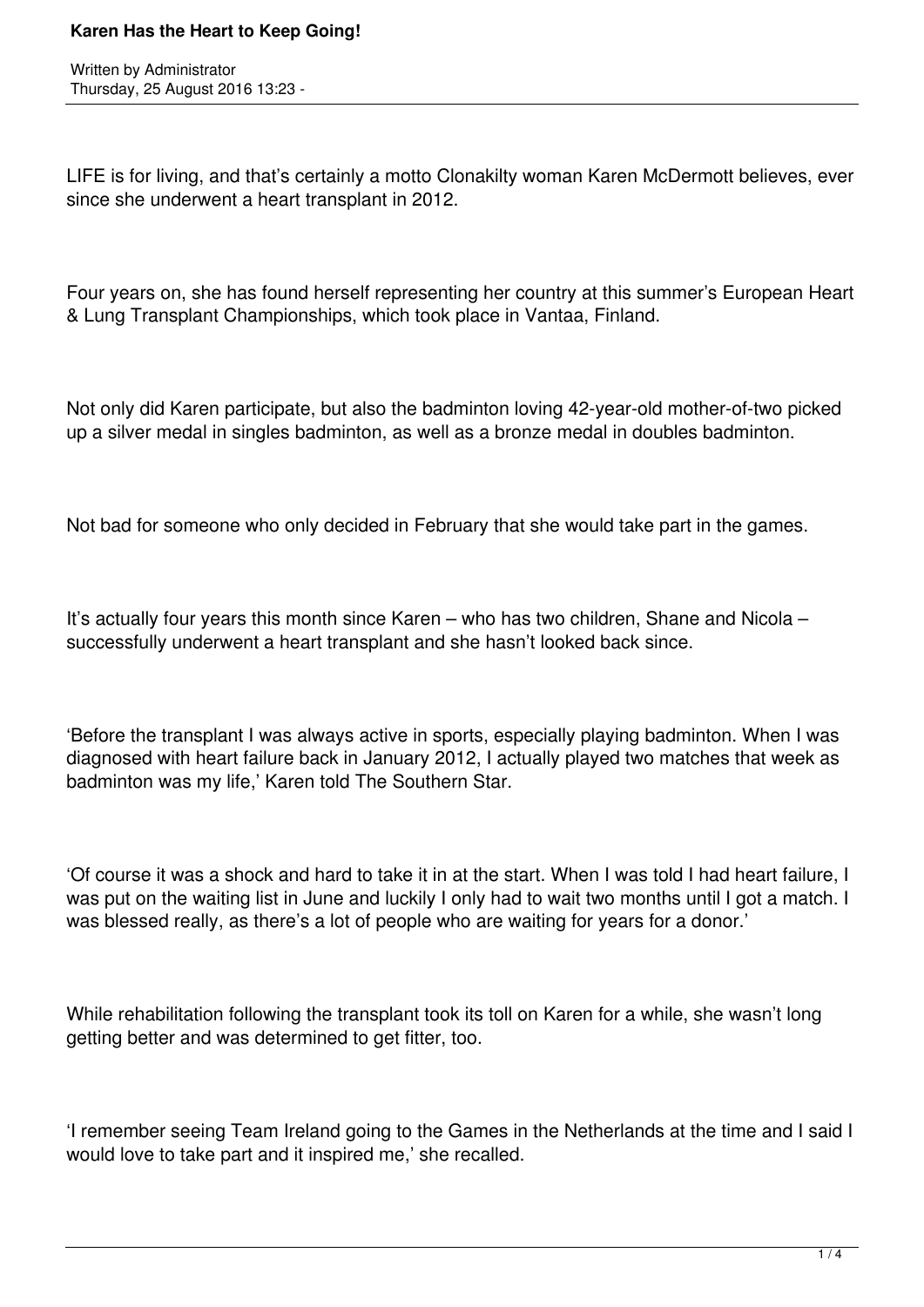## **Karen Has the Heart to Keep Going!**

Written by Administrator Thursday, 25 August 2016 13:23 -

One motivation for her decision to take part in the games was finding out last year who her donor was.

'I wrote a letter to the man's mother to express my gratitude and she made contact with me through the hospital, and we've been in contact ever since. That gave me fierce determination to do it for him, and she said he would be so proud of me too,' said Karen.

'I told her I had won the medals, and as hard as it must be for her, I think I did bring her some bit of comfort because she feels that I'm going to make the most of my life and I intend to.'

Another event that sealed the deal for Karen was attending the annual Donor Mass in the Mater Hospital back in February.

'Going to the mass this year was different for me as I knew now who I was praying for this time. Some of the people there were actually talking about the games and I decided then I wanted to take part this year, so they were delighted, as I'm actually considered young to be taking part,' joked Karen.

Once the seed was sown, it was a matter of training and getting fit, as Karen only had a few months before the games.

'Clonakilty Leisure Centre gave me a free membership until the run-up to the games and I was able to use the gym to train. I also signed for a 'Couch to 5K' run so all this helped and it gives your fierce motivation. Being honest, as it was my first transplant games, I was very naïve as I didn't think it would be so competitive.'

Karen also had to fundraise to cover the cost of bringing her and her 14-year-old daughter Nicola to the games in Finland and they ended up raising over €3,000 through a variety of coffee mornings, pop-up shops and even a Go Fund Me page.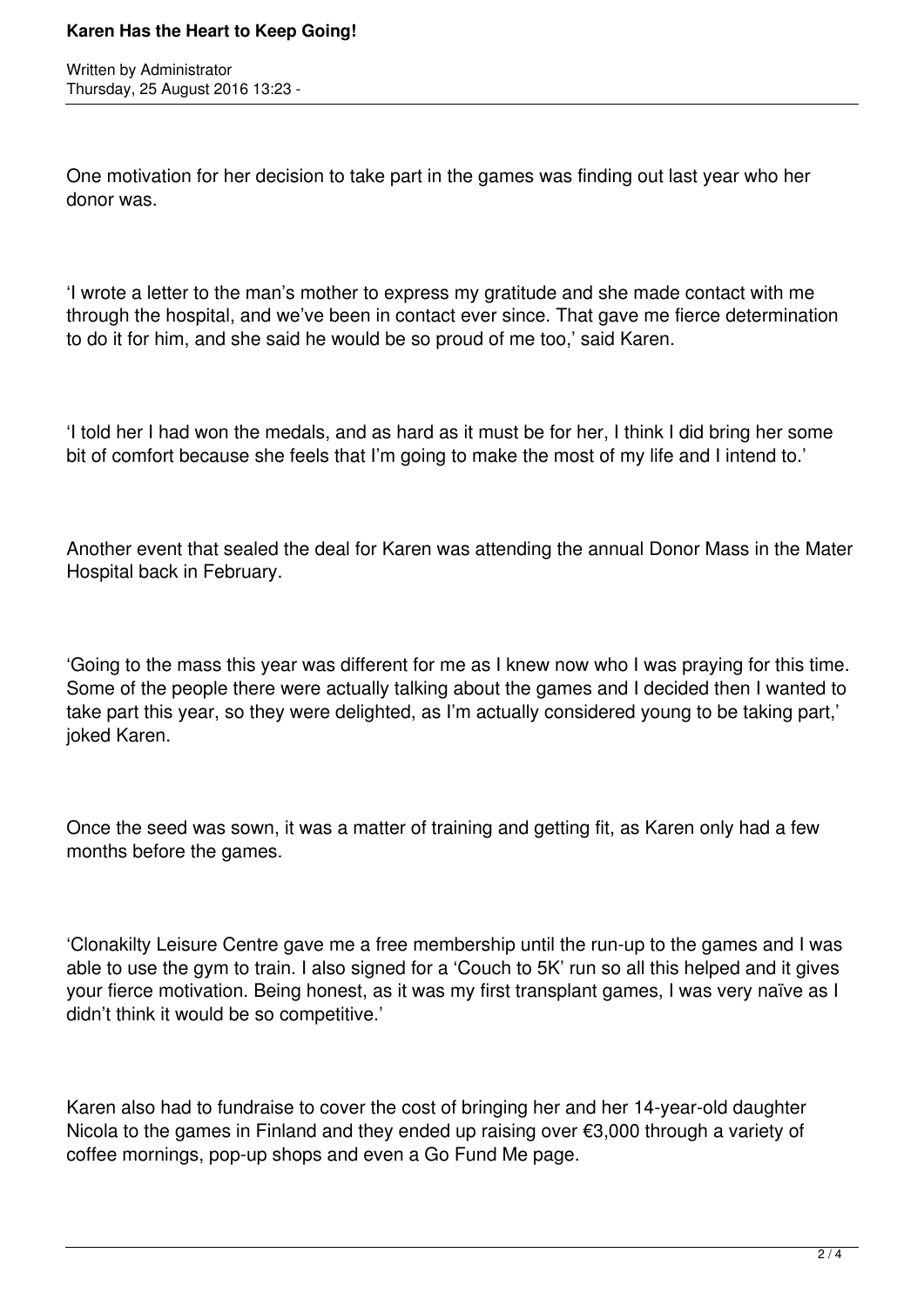Written by Administrator and Administrator and Administrator and Administrator and Administrator and Administrator and Administrator and Administrator and Administrator and Administrator and Administrator and Administrator

'I can tell you there's no place like Clonakilty for generosity. We were dumbfounded by the donations from people from here, and even from London, where my partner Sean lives.'

As well as winning two medals at the European Heart & Lung Championships, the whole experience is one Karen will treasure for years.

'It was fantastic to represent Ireland and I'm so sad it's all over, as I was with an amazing bunch of people. They've all been to that dark black place, but now everyone is so appreciative and it's all positive.'

Karen's opponent in the badminton singles final was from Norway and she admits her opponent deserved the gold but Karen will come back fighting for the gold in two years' time.

'For anyone who doesn't know badminton, it's a fast sport and it's hard work and hopefully I'll be more prepared and fitter for the games in two years.'

'When I was going through my transplant I didn't think anyone actually survives a heart transplant. So if someone is in the same situation as I was, then hopefully they can see what is achievable. It would be great, to,o to get people talking about becoming a donor because if it wasn't for my donor, I wouldn't be here now.'

Article courtesy of West Cork People:

http://www.southernstar.ie/news/roundup/articles/2016/08/20/4124913-karen-has-the-heart-tokeep-on-winning/